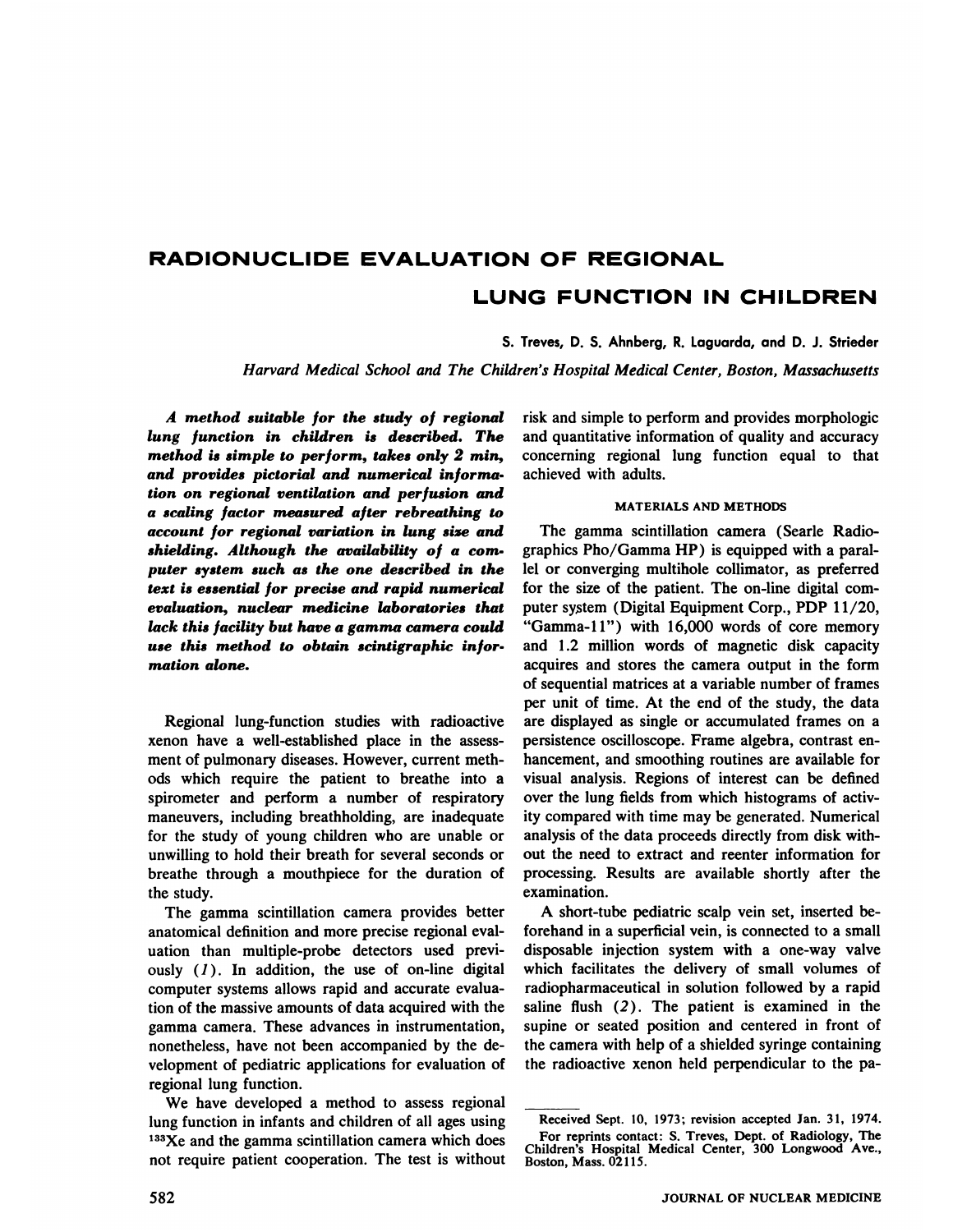tient's chest over the suprasternal notch and the xiphoid process.

Xenon-I 33 gas dissolved in saline is injected into an 800-mi plastic bag filled with oxygen, closed with a surgical clamp, and shielded in a lead box (Fig. 1). In the bag the gas diffuses out of solution and a gauze absorbs the saline, preventing accidental swallowing. The final concentration of xenon gas in the bag is<br>10.20  $\cdot$ Ci/ml<br>**FIG. 1.** Inhelation 10–20  $\mu$ Ci/ml.

The xenon bag is attached to an anesthesia mask which is placed firmly over the nose and mouth of the patient. The clamp is released and the patient is allowed to rebreathe into the bag (washin) until constant activity levels indicate that equal concen trations of xenon prevail in lungs and bag (equili tient is allowed to breathe room air and exhale into the exhaust system (washout) . Washout is continued until radioactivity levels are close to background or less than 10% of the equilibration activity.

Xenon-133 in saline in a dose of 300  $\mu$ Ci/kg with a specific activity of 10–40  $\mu$ Ci/ml is then injected as an intravenous bolus for evaluation of pulmonary perfusion. A minimum of 2 mCi is necessary to achieve reasonable counting statistics. Washout of the perfused lung is allowed to continue until back ground levels are reached.

The entire study is recorded on videotape and of 1 frame/sec in a matrix of  $64 \times 64$  cells and lasts approximately 2 min except in patients with obstructive airway disease for whom longer time is needed for equilibration and washout. The estimated absorbed radiation dose  $(3)$  for an infant under 1 year of age is 5 mr (gamma radiation) to the whole body and 90 mr (beta radiation) to the lungs, slightly higher in patients with delayed washout due to obstruction of airways or to the right-to-left intra cardiac shunting.

At the end of the test, serial scintigraphs are ob tamed from the gamma camera at 5-sec intervals. Computer-displayed images of equilibration and per fusion are generated and enhanced by background subtraction and nine-point weighted smoothing. The perfusion image is normalized to the equilibration frames by comparison of total counts, and computer images of equilibration minus perfusion and of per fusion minus equilibration are displayed to depict any areas of mismatch between equilibration and perfusion.

An image of lung radioactivity during equilibration is then displayed on an oscilloscope and regions of interest, identical in size, are marked over each lung field. To demonstrate vertical gradients of yen



system-plastic bag containing xenon**oxygen mixture housed in protective lead box is connected to pediatric anesthesia mask.**



FIG. 2. Image of radiopharmaceutical in SVC and right heart **(B) is subtracted from equilibration image (A); the regions of in terest (D) including reference region are placed over subtracted image (C).**



**FIG. 3. Time.activityhistogramas seenon computeroscillo scope with points A to J (crosses)selected by interactive program.**

tilation or perfusion, three or more regions may be marked over each lung although for comparison of right and left lung function alone, one region of in terest over each lung is sufficient. Histograms of activity as a function of time are generated and stored for each region of interest.

An additional region of interest is marked over the lung away from the superior vena cava and the heart (Fig. 2) ; this region is taken as reference for the time course of the study, uncontaminated by the injection. The histogram of the reference area is displayed on the oscilloscope (Fig. 3) and by means of an interactive computer program various points are marked with a light cursor to indicate the exact time of the first inspirations during washin (Fig. 3, points  $A-C$ ), the end of washin  $(D)$ , the boundaries of equilibration  $(E-F)$ , the start of washout following equilibration (G), the background activity prior to perfusion (H-I), and the perfusion peak (J).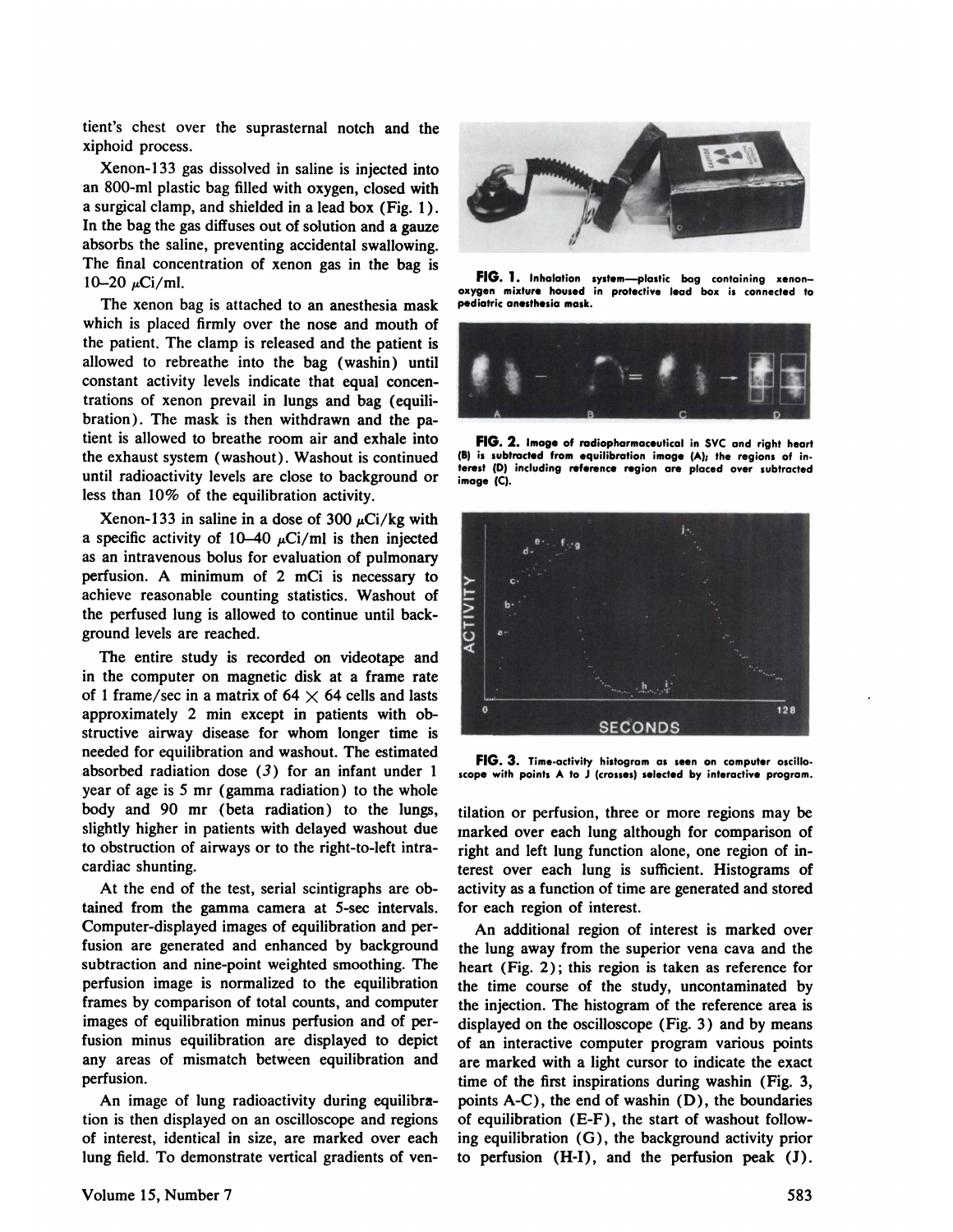Identical points in time are automatically marked by the computer on the histograms corresponding to other lung regions. The histograms are then analyzed to determine regional distribution of the radioactivity representing ventilation, perfusion and equilibration, the rate of washin, and the rate of washout recorded after the equilibration and perfusion measurements.

Regional distributions of single-breath ventilation  $(\dot{V}_{SB})$  and of perfusion  $(\dot{Q})$  are calculated with the formula:

$$
D_i (percent) = \frac{A_i \times 100}{\sum_{i=1}^{N} A_i}
$$

where  $D_i$  is the regional distribution expressed as percent of the total ventilation or perfusion,  $A_i$  is the regional activity measured at the appropriate time (end of single breaths during washin, plateau of equilibration, and peak of perfusion) and N is the number of regions (exclusive of the region of refer ence). Results are given as percent of total lung ventilation, perfusion, and equilibration.

Regional distribution of ventilation is also calcu lated from washin and washout of equilibrated lung and washout of perfused lung according to an exten sion of the mean clearance rate formula (4):

$$
\mathrm{D_{i}\left( percent\right)} = \frac{\frac{\overline{\mathrm{A_{i}}}}{\mathrm{T_{1/2_{i}}}} \times 100}{\sum\limits_{i=1}^{\mathrm{N}}\frac{\overline{\mathrm{A_{i}}}}{\mathrm{T_{1/2_{i}}}}}
$$

where  $D_i$  is the regional distribution,  $\overline{A}_i$  is the mean regional activity during the equilibration plateau or the perfusion,  $T_{1/2}$  is the half-time of washin or washout in that region, and N is the number of re gions, exclusive of the representative region.

Distribution ratios of ventilation/equilibration  $(\dot{V}/E)$  and ventilation/perfusion  $(\dot{V}/\dot{Q})$ , are calculated with each estimate of regional ventilation and the distribution ratio of perfusion/equilibration  $(\dot{Q}/E)$  is derived from regional perfusion.

## RESULTS

Out of 258 studies performed to date only six pa tients had normal lungs by clinical and radiological examinations. Four had a left-to-right shunt due to a small atrial or ventricular septal defect (ASD or VSD), one was examined after closure of a VSD, and another because of suspected pulmonary em bolism, later disproved. These six children were all studied in the supine position. A series of 5-sec scm tigraphs obtained in the study of one patient with a small ASD (Fig. 4) shows the gradual buildup of inhaled radioxenon in the lungs, followed by equili bration and washout, and the rapid appearance of intravenously injected radioxenon, similarly followed by washout. The time to half-equilibration varied from 5 to 11 sec. The half-disappearance time of xenon following equilibration ranged from 5 to 11 sec and 6 to 12 sec following perfusion.

Numerical analysis revealed slight assymmetry in the distribution of function between right and left lung, slightly more marked for equilibration activity than for perfusion and washin ventilation and for single-breath and washout ventilation (Table I). Consequently, the distribution indices which appre ciate ventilation and perfusion per unit of lung vol ume ranged from 1.02 to 1.04 for the left lung and from  $0.96$  to  $0.98$  for the right lung. Ventilation/ perfusion ratios were nearly one (Table 2).

The estimates of regional ventilation derived from washout following perfusion may be markedly dif ferent from those calculated by inhalation methods.



**FIG. 4. Seriesof 5-seccomputerim. ages in 3-year-old patient with very small atrial septal defect. Gradual buildup of** activity (washin) is seen to reach maximum **(equilibration) followed by gradual dis. appearance of activity (washout).Following intravenous injection of radionuclide there is distribution of activity throughout lung fields followed by gradual disappearance (washout).**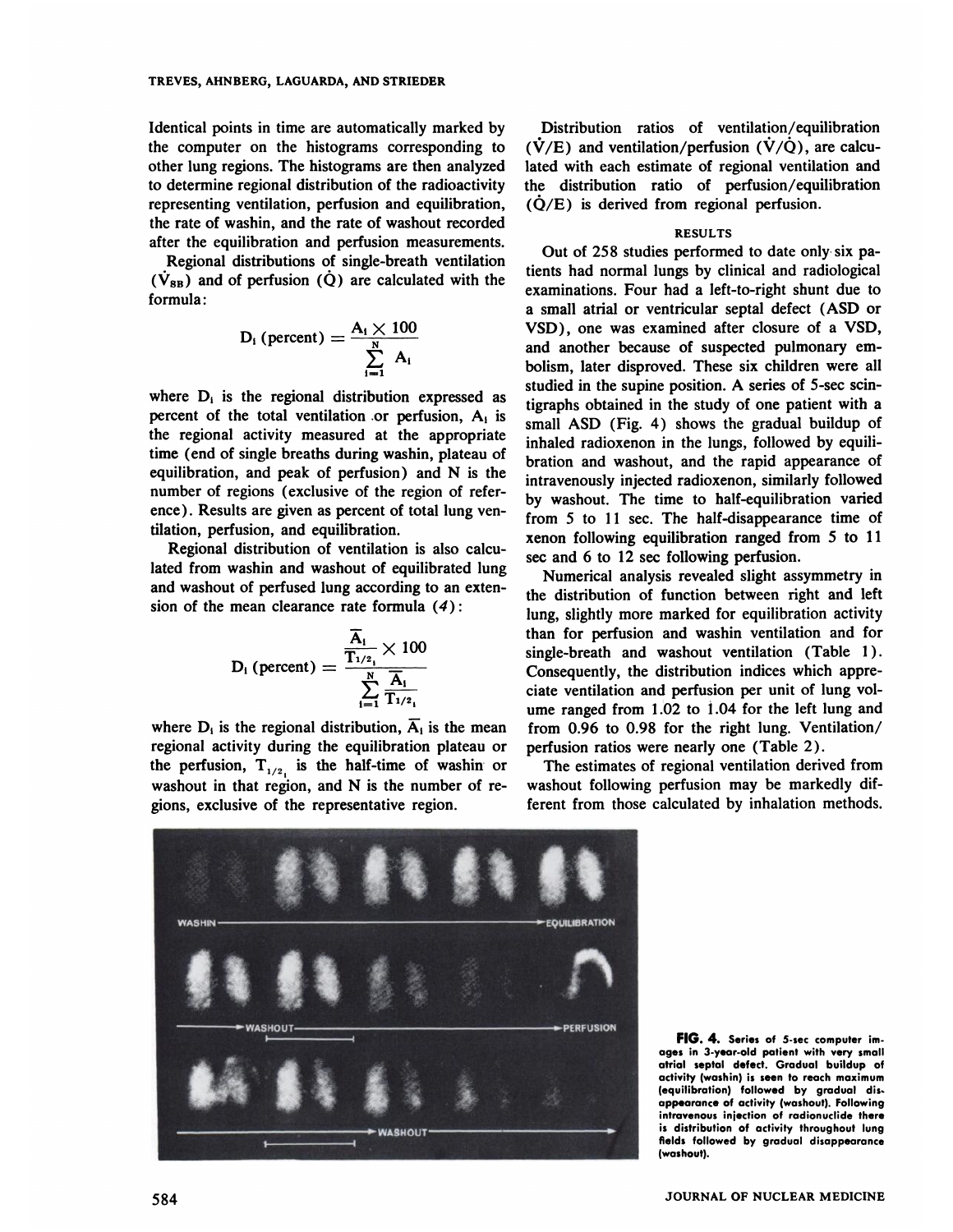For example, in a patient with agenesis of the left pulmonary artery (Fig. 5), the left-lung ventilation calculated from inhalation data was 35% of total and that calculated from perfusion washout was 0%. Even in less extreme cases, inhalation of xenon is the best method for determining the distribution of ventilation and the distribution of aerated lung volume. Estimation of ventilation by washout of perfused lung evaluates those parts of the lung which are perfused by the pulmonary artery and therefore defines areas of regional gas exchange but fails to reveal other areas of aerated lung.

A much more detailed evaluation of the regional ventilation perfusion balance can be obtained by subtraction of normalized images of inhalation and perfusion as seen in Figs. 6, 7, and 8. Areas of ventilation/perfusion imbalance can be portrayed rather dramatically with this maneuver that adds fine detail to the numerical evaluation from the entire lung zones.

|              |                                                                |                                                                                                                                                                                                     |               |     | <b>Percent distribution</b> |    |            |    |    |  |
|--------------|----------------------------------------------------------------|-----------------------------------------------------------------------------------------------------------------------------------------------------------------------------------------------------|---------------|-----|-----------------------------|----|------------|----|----|--|
| Patient      | Age<br>(yr)                                                    | <b>Diagnosis</b>                                                                                                                                                                                    |               | Ϋ́Ι | Ŷ2                          | ŸЗ | <b>νδΒ</b> | Ó  | Ē  |  |
| 1            | 9                                                              | VSD, postclosure                                                                                                                                                                                    | $\mathbf{u}$  | 50  | 48                          | 51 | 49         | 52 | 49 |  |
|              |                                                                |                                                                                                                                                                                                     | RL            | 50  | 52                          | 49 | 51         | 48 | 51 |  |
| $\mathbf{2}$ | 5                                                              | VSD 1.9*                                                                                                                                                                                            | $\mathbf{u}$  | 48  | 51                          | 56 | 49         | 51 | 48 |  |
|              |                                                                |                                                                                                                                                                                                     | <b>RL</b>     | 52  | 49                          | 44 | 51         | 49 | 52 |  |
| 3            | 1                                                              | ASD 2.0*                                                                                                                                                                                            | $\mathfrak u$ | 48  | 53                          | 48 | 53         | 47 | 48 |  |
|              |                                                                |                                                                                                                                                                                                     | RL            | 52  | 47                          | 52 | 47         | 53 | 52 |  |
| 4            | 8                                                              | $?$ PE $\dagger$                                                                                                                                                                                    | u             | 47  | 45                          | 52 | 49         | 50 | 47 |  |
|              |                                                                |                                                                                                                                                                                                     | RL            | 53  | 55                          | 48 | 51         | 50 | 53 |  |
| 5            | 2                                                              | $VSD$ 2.1*                                                                                                                                                                                          | แ             | 45  | 47                          | 46 | 47         | 44 | 43 |  |
|              |                                                                |                                                                                                                                                                                                     | RL            | 55  | 53                          | 54 | 53         | 56 | 57 |  |
| 6            | 3                                                              | ASD 1.5*                                                                                                                                                                                            | π             | 47  | 47                          | 41 | 47         | 42 | 47 |  |
|              |                                                                |                                                                                                                                                                                                     | RL.           | 53  | 53                          | 58 | 53         | 58 | 53 |  |
|              |                                                                | <b>MEAN‡</b>                                                                                                                                                                                        | $\mathbf{u}$  | 48  | 49                          | 49 | 49         | 48 | 47 |  |
|              |                                                                |                                                                                                                                                                                                     | <b>RL</b>     | 52  | 51                          | 51 | 51         | 52 | 53 |  |
|              |                                                                | $\dot{V}$ 1 $=$ Ventilation calculated from washin<br>$\dot{v}$ 2 $=$ Ventilation calculated from washout of equilibrated lung<br>$\dot{V}3 =$ Ventilation calculated from washout of perfused lung |               |     |                             |    |            |    |    |  |
|              | $\mathbf{E} =$ Equilibration (volume)<br>$\dot{Q}$ = Perfusion | $\dot{V}SB =$ Ventilation calculated from single-breath distribution                                                                                                                                |               |     |                             |    |            |    |    |  |

| Patient      |               | <b>Regional ventilation</b> |               |              |       | Perfusion | Ventilation/perfusion |                    |      |       |  |
|--------------|---------------|-----------------------------|---------------|--------------|-------|-----------|-----------------------|--------------------|------|-------|--|
|              |               | $\hat{V}1/E$                | $\hat{v}$ 2/E | $\hat{V}3/E$ | VSB/E | Q/E       | Ϋ1/Q                  | $\dot{V}2/\dot{Q}$ | V3/Q | VSB/Q |  |
|              | u             | 1.02                        | 0.98          | 1.04         | 1.00  | 1.06      | 0.96                  | 0.92               | 0.98 | 0.94  |  |
|              | RL            | 0.98                        | 1.02          | 0.96         | 1.00  | 0.94      | 1.04                  | 1.08               | 1.02 | 1.06  |  |
| $\mathbf{2}$ | u             | 1.00                        | 1.06          | 1.17         | 1.02  | 1.06      | 0.94                  | 1.00               | 1.10 | 0.96  |  |
|              | RL            | 1.00                        | 0.94          | 0.85         | 0.98  | 0.94      | 1.06                  | 1.08               | 0.90 | 1.04  |  |
| 3            | $\mathfrak u$ | 1.00                        | 1.10          | 1.00         | 1.10  | 0.98      | 1.02                  | 1.13               | 1.02 | 1.13  |  |
|              | <b>RL</b>     | 1.00                        | 0.90          | 1.00         | 0.90  | 1.02      | 0.98                  | 0.89               | 0.98 | 0.89  |  |
| 4            | $\mathbf{u}$  | 1.00                        | 0.96          | 1.11         | 1.04  | 1.06      | 0.94                  | 0.90               | 1.04 | 0.98  |  |
|              | <b>RL</b>     | 1.00                        | 1.04          | 0.91         | 0.96  | 0.94      | 1.06                  | 1.10               | 0.96 | 1.02  |  |
| 5            | $\mathfrak u$ | 1.05                        | 1.09          | 1.07         | 1.09  | 1.02      | 1.02                  | 1.07               | 1.05 | 1.07  |  |
|              | <b>RL</b>     | 0.96                        | 0.93          | 0.95         | 0.93  | 0.98      | 0.98                  | 0.95               | 0.96 | 0.95  |  |
| 6            | u             | 1.00                        | 1.00          | 0.87         | 1.00  | 0.89      | 1.12                  | 1.12               | 0.98 | 1.12  |  |
|              | <b>RL</b>     | 1.00                        | 1.00          | 1.11         | 1.00  | 1.09      | 0.91                  | 0.91               | 1.02 | 0.91  |  |
| Mean         | u             | 1.02                        | 1.02          | 1.04         | 1.04  | 1.02      | 1.00                  | 1.00               | 1.02 | 1.02  |  |
|              | <b>RL</b>     | 0.98                        | 0.98          | 0.96         | 0.96  | 0.98      | 1.00                  | 1.00               | 0.98 | 0.98  |  |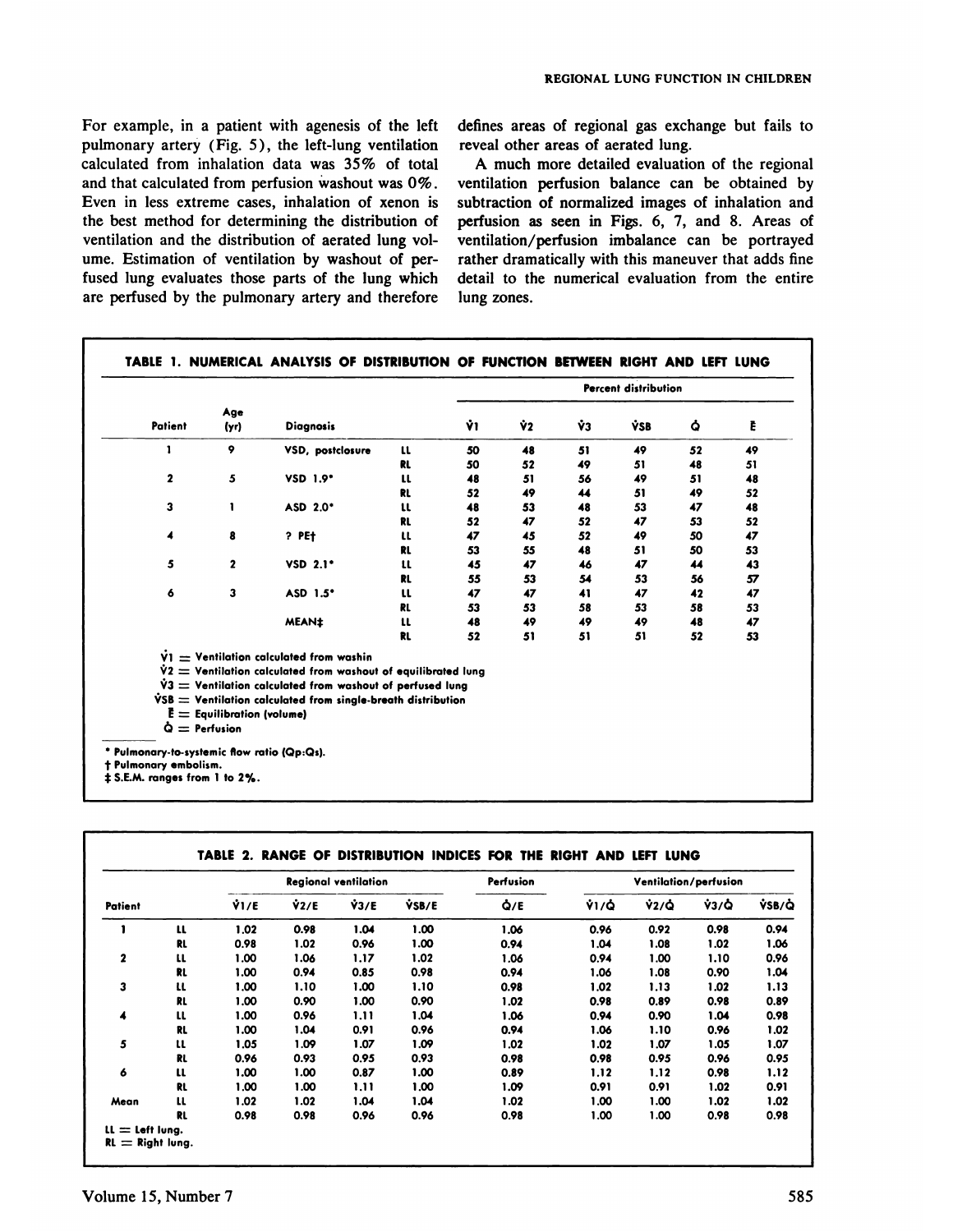

**FIG. 5. Agenesisof left pulmonaryartery.Theseare Polaroid images obtained using converging collimator in 2-year-old girl. There is no perfusion of left lung which contributes to about 35% of total ventilation.**



**FIG. 6. Ten-year-oldboy with cysticfibrosislung disease. Diffuse imbalance between ventilation and perfusion can be seen. Right lower lung field appears relatively hyperventilated whereas left appears to have more perfusion than ventilation over an irregular area.**



**FIG. 7. Seven-year-oldboy with pulmonaryartery banding reveals relative hyperperfusionof left lung creating area of relative hyperventilation over periphery of right lung field since ventilation balance between left and right lungs is preserved.**



**FIG. 8. Pulmonaryembolismin 8.year-oldboy with fractured leg. (Left) image representing equilibrated lung space from which image representing perfusion (center) is substracted results in image (right) that portrays area of perfusion deficit and preserved ventilation over left lower lung field.**

### DISCUSSION

**2@.!' .J.@.rfus@o@EquiMbratlon** Knipping, et al  $(5)$  in 1955 were the first to attempt measurements of regional lung function through the use of radioactive gases and external detection systems. In 1962, Ball, et al (6) described a more informative method using gaseous and dis solved <sup>133</sup>Xe for measurements of ventilation and perfusion during breathholding. However, Miörner (7) has compared measurements of regional pulmonary blood flow during breathholding and during steady-state breathing in man and Jones, et al  $(8-10)$ made the same comparison in isolated lung preparations. Both studies showed that regional perfusion measured during uninterrupted respiration accu rately reflects known values of perfusion when yen tilation is evenly distributed. Jones  $(8)$  and Goodrich  $(11)$  further determined that open system washout data correlate well with known ventilation.

> With uneven distribution of ventilation, an error arises from the uneven rate of washout superimposed upon the peaks of perfusion activity. The error is proportional to the regional differences in ventilation and to the rising time of the radioactivity pulse gen crated by the bolus of intravenous xenon. The latter component is reduced by using a small bolus of high specific activity. The component due to ventilation inequality cannot be avoided. Theoretically an ap propriate correction can be applied when the wash out rate of perfused lung is known. Such a correc tion could be needed in diseases causing extreme differences in regional ventilation such as lobar em physema.

> Other sources of error are circumvented in the present method. Most importantly, the equilibrium activity provides a normalizing factor which accounts for relative size of right and left lungs or of the van ous regions of interest as well as for unequal dis tance from the camera face or unequal shielding by the chest wall. In the original method of Ball this scaling factor was provided by rebreathing into a spirometer; in the present method this is replaced by rebreathing in a bag.

Conversely, the inhalation test allows us to deter mine the distribution of ventilation even in the pres ence of gross perfusion abnormalities. With impaired regional perfusion as caused by obstruction or agenesis of large pulmonary arteries, the involved areas of the ling receive little or no xenon. Then ventilation, even if it is relatively preserved, cannot be measured from postperfusion washout. With a right-to-left shunt, a fraction of intravenous xenon reaches the systemic circulation, diffuses into all tissues of the body, and returns progressively to the lung where washout proceeds at a slow rate, inde